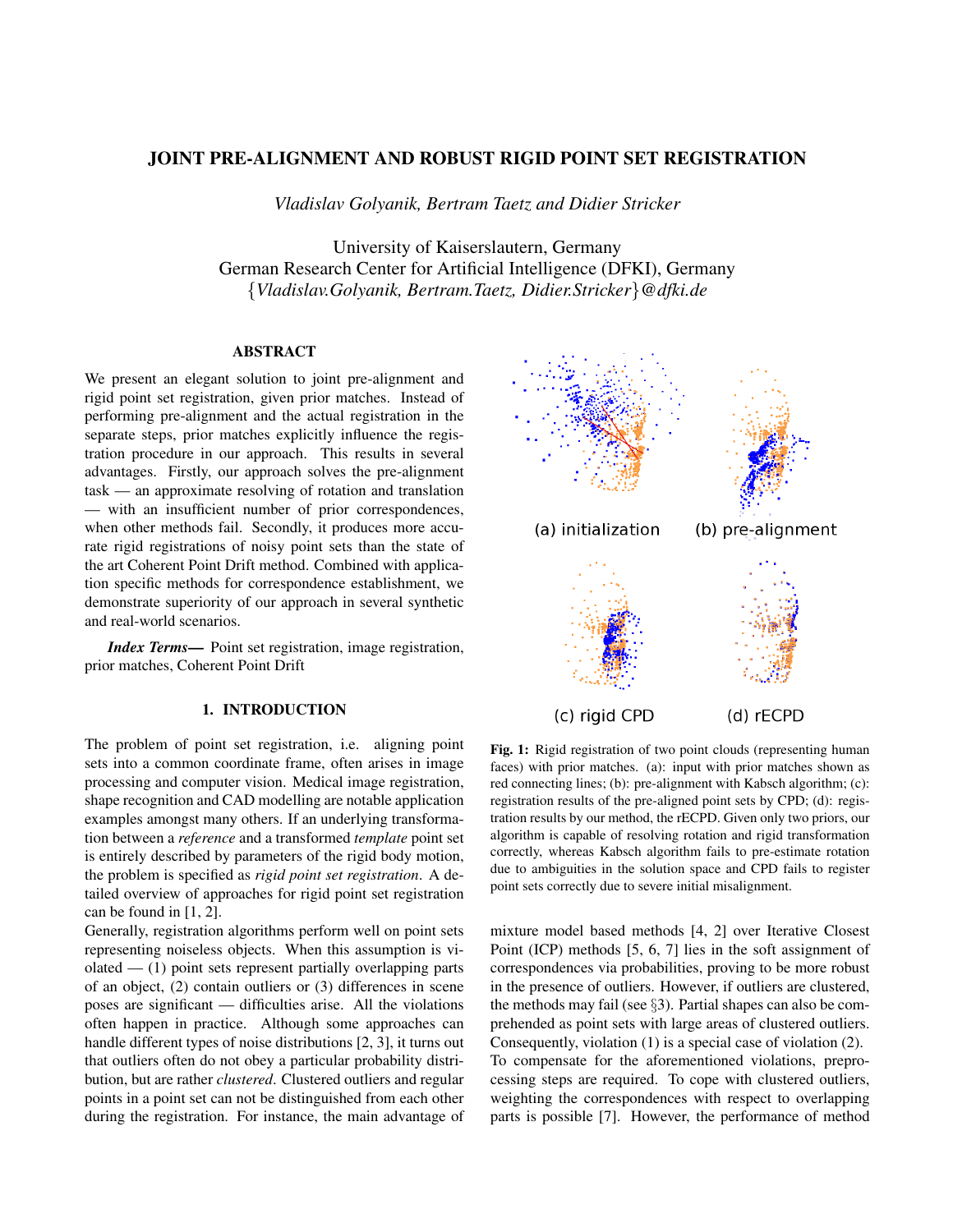[7] strongly depends on the initialization. To cope with severe misalignment between point sets, registration is usually performed on a subset of reliable key points obtained by key point detectors [8, 9]. Through evaluation and comparison of the key points, correspondences are established [10]. Thus, the problem reduces to a transformation estimation problem, since *all* correspondences are known and the number of points in both sets is equal. An overview and comparison of methods for solving transformation estimation problems can be found in [11].

As already mentioned, often one or several correspondences between the template and the reference — prior matches — are known in advance. They can constraint the solution space in favourable way ensuring convergence to a disired range. At the same time, integration of prior matches is not straightforward: either prior matches are used in the prealignment step to assure an advantageous initial orientation, or a registration algorithm allows embedding of prior matches explicitly. In the first case prior matches are decoupled from the registration procedure. Considering probabilistic point set registration methods, especially the state of the art Coherent Point Drift algorithm [2], effective embedding of prior matches was recently shown in the literature for the non-rigid case [12]. To investigate embedding of prior matches into a rigid probabilistic point set registration algorithm is the main contribution of this paper. More specifically: (1) we derive a solution for embedding prior correspondences into the CPD algorithm. This results in a robust and convenient approach, the *rigid Extended Coherent Point Drift* (rECPD) combining rough pre-alignment and robust dense rigid point set registration; (2) we reveal the synergy arising from the interdependency between the generic rigid registration and predominance of particular correspondences. If number of prior matches  $N_c < D$  (D is space dimensionality), instead of barely taking insufficient amount of correspondences to pre-estimate rotation, our method additionally exploits information contained in the point sets.

### 2. RIGID EXTENDED COHERENT POINT DRIFT

We extend CPD algorithm [2] by embedding prior correspondences, deliberately influencing the rigid point set registration. Given a set of prior matches  $(\mathbf{y}_j, \mathbf{x}_k)$ ,  $j, k \in N_c \subset \mathbb{N}^2$ , we model them by the product of independent density functions

$$
P_c(N_c) = \prod_{(j,k)\in N_c} p_c(\mathbf{x}_j, \mathbf{y}_k) \quad \text{with} \tag{1}
$$

$$
p_c(\mathbf{x}_j, \mathbf{y}_k) = \frac{1}{(2\pi\alpha)^{D/2}} \exp(-\frac{\|\mathbf{x}_j - T(\mathbf{y}_k, \theta)\|^2}{2\alpha^2}).
$$
 (2)

The parameter  $0 < \alpha < 1$  reflects the prior's degree of reliability. We embed prior matches into the CPD by superposition of the prior probability  $P_c(N_c)$  and the GMM. The modified probability density function for a particular point  $x$  reads

$$
\tilde{p}(\mathbf{x}) = P_c(N_c)p(\mathbf{x}).\tag{3}
$$

Taking the negative logarithm of the combined modified GMM we obtain

$$
\tilde{E}(\theta, \sigma^2) = -\log \left( P_c(N_c) \prod_{i=1}^N p(\mathbf{x}_n) \right) =
$$
\n
$$
= E(\theta, \sigma^2) - \sum_{(j,k) \in N_c} \log (p_c(\mathbf{x}_j, \mathbf{y}_k)) \tag{4}
$$

— the modified energy function. Rewriting the last term of Eq. (4) and leaving out the constant terms w.r.t.  $\theta$  and  $\sigma^2$ , the modified objective function reads

$$
\tilde{Q} = Q + \frac{1}{2\alpha^2} \sum_{(j,k)\in N_c} ||\mathbf{x}_j - T(\mathbf{y}_k, \theta)||^2 =
$$
  
=  $Q + \frac{1}{2\alpha^2} \sum_{n=1}^N \sum_{m=1}^M \tilde{P}_{m,n} ||\mathbf{x}_n - T(\mathbf{y}_m, \theta)||^2,$  (5)

where the sparse selection matrix  $\tilde{\mathbf{P}}_{M\times N}$  contains 1 in the  $(j, k)$  entry, if  $(j, k) \in N_c$ . To specify the parameter set  $\theta$ we impose the rules of rigid body dynamics on the GMM centroids. Thus, the rECPD objective function reads

$$
\tilde{Q}(\mathbf{R}, \mathbf{t}, s, \sigma^2) = \frac{1}{2\sigma^2} \sum_{n=1}^{N} \sum_{m=1}^{M} P^{old}(m|\mathbf{x}_n) || \mathbf{x}_n - s\mathbf{R}y_m - \mathbf{t} ||^2 +
$$

$$
+ \frac{N_p D}{2} \log \sigma^2 + \frac{1}{2\alpha^2} \sum_{n=1}^{N} \sum_{m=1}^{M} \tilde{P}_{m,n} || \mathbf{x}_n - s\mathbf{R}y_m - \mathbf{t} ||^2, \qquad (6)
$$

so that  $\mathbf{R}^T\mathbf{R} = \mathbf{I}$ , det $(\mathbf{R}) = +1$  and  $N_p = \sum_{n,m} P^{old}(m|\mathbf{x}_n)$ . We find minimizer of the rECPD objective function in Eq. (6) taking advantage of lemma 1 from [13]. First, we reformulate it to match the form  $tr(A^T R)$ . To eliminate the translation term from  $\tilde{Q}$ , we compute its first derivative w.r.t. t and equate it to zero. This yields the modified term

$$
\mathbf{t} = \frac{\left[\mathbf{X}^T \mathbf{P}^T \mathbf{1} + \frac{\sigma^2}{\alpha^2} \mathbf{X}^T \tilde{\mathbf{P}}^T \mathbf{1} - s\mathbf{R} (\mathbf{Y}^T \mathbf{P} \mathbf{1} + \frac{\sigma^2}{\alpha^2} \mathbf{Y}^T \tilde{\mathbf{P}} \mathbf{1})\right]}{N_P^c}, \quad (7)
$$

where  $\mathbf{1} = (1, 1, \dots, 1)_{M \times 1}^T$  and **P** is a matrix with elements  $p_{m,n}$  =  $P^{old}(m|x_n)$  ( $P^{old}$  is computed as in the original CPD). From Eq. (7) follows

$$
N_P^c = \mathbf{1}^T \mathbf{P} \mathbf{1} + \frac{\sigma^2}{\alpha^2} \mathbf{1}^T \tilde{\mathbf{P}} \mathbf{1} = N_P + \frac{\sigma^2}{\alpha^2} N_{P_c}
$$
 (8)

with  $N_{P_c} = \sum_{(j,k) \in N_c} p_c(\mathbf{x}_j, \mathbf{y}_k)$ . Considering the mean vectors

$$
\mu_x = \mathbf{E}(X) = \frac{\mathbf{X}^T \mathbf{P}^T \mathbf{1}}{N_P}, \quad \mu_y = \mathbf{E}(Y) = \frac{\mathbf{Y}^T \mathbf{P} \mathbf{1}}{N_P}
$$
(9)

we define the modified mean vectors

$$
\mu_x^c = \frac{1}{N_P^c} \left[ N_P \mu_x + \frac{\sigma^2}{\alpha^2} \mathbf{X}^T \mathbf{\tilde{P}}^T \mathbf{1} \right] \text{and}
$$
 (10)

$$
\mu_y^c = \frac{1}{N_P^c} \left[ N_P \mu_y + \frac{\sigma^2}{\alpha^2} \mathbf{Y}^T \tilde{\mathbf{P}} \mathbf{1} \right]. \tag{11}
$$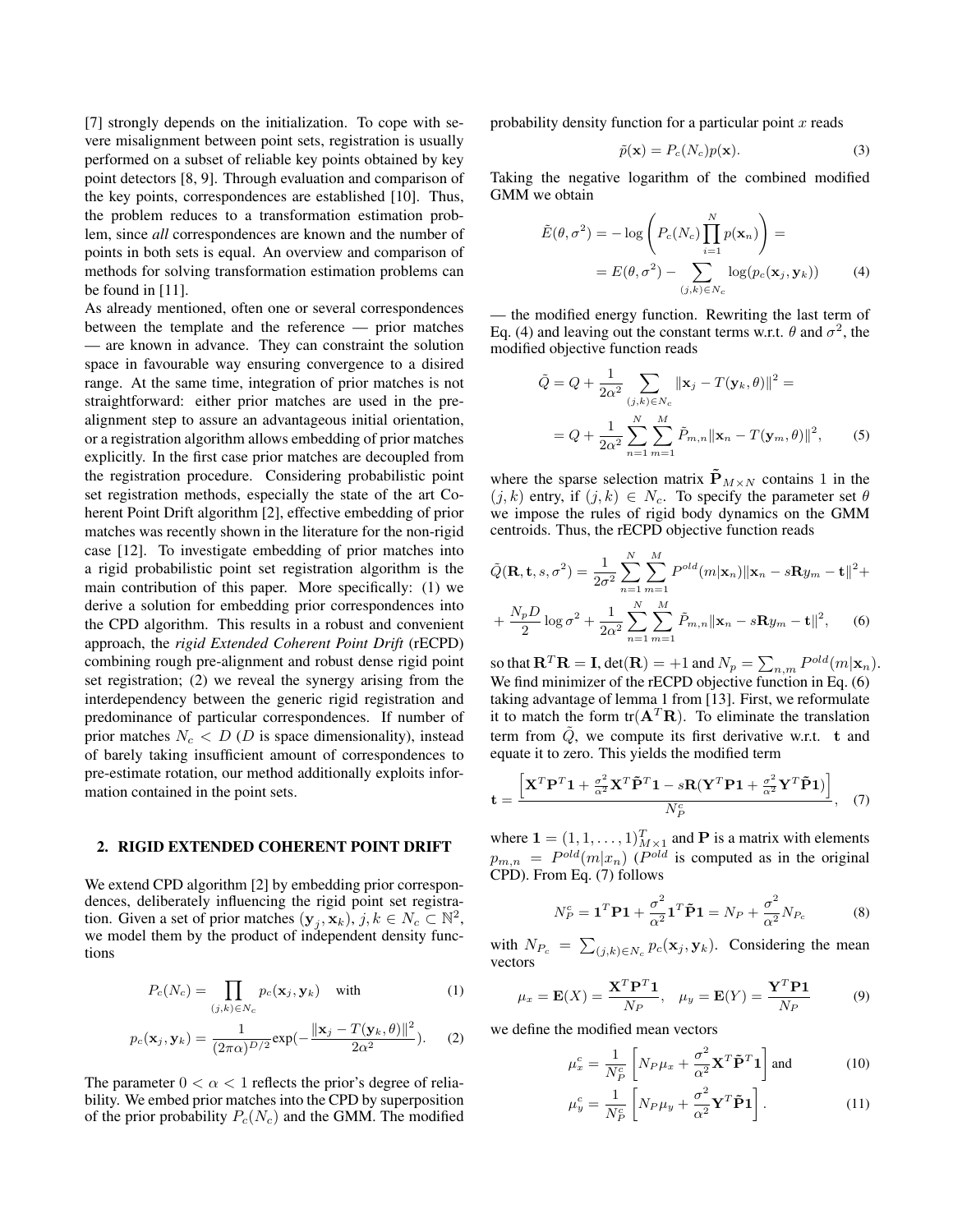**Input:** Reference and template point sets  $X, Y$ , prior matches  $N_c$ 

- 1: Initialization:  $\mathbf{R} = \mathbf{I}$ ,  $\mathbf{t} = \mathbf{0}$ ,  $s = 1$ ,  $0 \le w \le 1$ ,  $\sigma^2 =$  $\frac{1}{DNM}\sum_{n=1}^{N}\sum_{m=1}^{M}||x_n-y_m||^2$ ,  $\tilde{P}$  precomputed as in Eq. (5). 2: EM-optimization
- 3: repeat
- 4: E-step: compute **P** with  $p_{m,n} = P^{old}(m|\mathbf{x}_n)$  as in the original CPD.
- 5: M-step: solve for  $\mathbf{R}, s, \mathbf{t}, \sigma^2$
- 6:  $N_P^c$  as in Eq. (8) and  $\mu_x^c, \mu_y^c$  as in Eq. (10).
- 7:  $\hat{\textbf{X}}_c = \textbf{X} \textbf{1}(\mu^c_x)^T, \hat{\textbf{Y}}_c = \textbf{Y} \textbf{1}(\mu^c_y)^T$
- 8: Compute  $\bf{R}$  as in Eq. (13).
- 9:  $s = \frac{\text{tr}[\mathbf{A}^T \mathbf{R}]}{r^{2}r^{2}r^{2}r^{2}}$  $\frac{\pi[\mathbf{A} - \mathbf{R}]}{\pi[\hat{\mathbf{Y}}_c^T d(\mathbf{P}1)\hat{\mathbf{Y}}_c + \frac{\sigma^2}{\alpha^2} \hat{\mathbf{Y}}_c^T d(\tilde{\mathbf{P}}1)\hat{\mathbf{Y}}_c]}$  with **A** as in Eq. (13). 10: Compute  $t$  as in Eq. (7).
- $11:$  $\hat{\mathbf{Z}}^2 = \text{tr}[\hat{X}_c^T d(\mathbf{P1}) \hat{\hat{X}}_c] - s \, \text{tr}[\mathbf{A}^T \mathbf{R}] + s^2 \frac{\sigma^2}{\alpha^2} \text{tr}[\hat{Y}_c^T d(\mathbf{P1}) \hat{Y}_c]$
- 12: **until** step size of the EM algorithm  $dL \leq \epsilon$  or number of iterations exceeds a predefined value.

**Output:** Aligned point set  $T(\mathbf{Y}) = s\mathbf{Y}\mathbf{R}^T + \mathbf{1}\mathbf{t}^T$ . Correspondence probabilities are given by P.

By substituting t from Eq. (7) back into Eq. (6) and further defining centered point set matrices  $\hat{\mathbf{X}}_c = \mathbf{X} - \mathbf{1}(\mu_x^c)^T$  and  $\hat{\mathbf{Y}}_c = \mathbf{Y} - \mathbf{1}(\mu_y^c)^T$ , we rewrite the obtective function as

$$
\tilde{Q} = -\underbrace{\frac{s}{\sigma^2}}_{>0} \text{tr}\left[ \underbrace{\left( (\hat{\mathbf{X}}_c^T \mathbf{P}^T \hat{\mathbf{Y}}_c)^T + \frac{\sigma^2}{\alpha^2} (\hat{\mathbf{X}}_c^T \tilde{\mathbf{P}}^T \hat{\mathbf{Y}}_c)^T \right)}_{=: \mathbf{A}^T} \mathbf{R} \right]
$$
(12)

(to achieve this form, we also utilize the orthogonality of the rotation matrix and the fact that the trace is linear and invariant under cyclic matrix permutations). Minimization of  $Q$  is equal to maximization of  $tr(A^T R)$  as defined in Eq. (12), so that  $\mathbf{R}^T \mathbf{R} = \mathbf{I}$  and  $\det(\mathbf{R}) = +1$ . We apply lemma 1 from [13] and obtain the rotation matrix

$$
\mathbf{R} = \mathbf{U}\mathbf{C}\mathbf{V} \quad \text{with} \tag{13}
$$

$$
\mathbf{C} = d(1, 1, \dots, \det(\mathbf{U}\mathbf{V}^T)) \text{ and } (14)
$$

$$
\mathbf{USV} = svd\left(\underbrace{\hat{\mathbf{X}}_c^T \mathbf{P}^T \hat{\mathbf{Y}}_c + \frac{\sigma^2}{\alpha^2} (\hat{\mathbf{X}}_c^T \tilde{\mathbf{P}}^T \hat{\mathbf{Y}}_c)}_{=\mathbf{A}}\right). \tag{15}
$$

Analogously, in order to obtain the optimal s and  $\sigma^2$ , respective derivatives of  $\tilde{Q}$  in Eq. (12) have to be computed and equated to zero. The whole method is summarized in Algorithm 1.

Now we are ready to investigate how rECPD contrasts from most closely related approaches. From CPD with a pre-alignment step our approach differs in the way that prior matches influence the registration procedure explicitly in every EM iteration. If  $\alpha = 1$ , the prior matches are not valid and our approach reduces to CPD. In opposite, if  $\alpha$  positive and infinitely close to zero, rECPD operates similar to

the Kabsch algorithm [14]. Indeed, the term  $(\hat{\mathbf{X}}_c^T \tilde{\mathbf{P}}^T \hat{\mathbf{Y}}_c)^T$  in Eq. (12) can be rewritten as  $(\hat{\mathbf{Y}}_{c}^{T}\tilde{\mathbf{P}}\hat{\mathbf{X}}_{c})$ . At the same time, our approach differs from the Kabsch algorithm in several ways. Firstly, all points of both point sets are involved in the optimization, whereas prior matches are usually several orders of magnitude stronger weighted. Secondly, different weighting and thus the uncertainty level adjustment for every distinct prior is possible. This allows to combine priors from various sources in a flexible manner. Depending on settings and number of prior matches, different effects are possible such as pre-alignment with insufficient number of prior matches or robust registration in presence of clustered outliers.

#### 3. EVALUATION

In this section we evaluate performance of rECPD in synthetic and real-world scenarios. We use publicly available implementation of CPD [2] as well as Matlab's implementation of the Kabsch algorithm [15]. We implemented rECPD in C++ and ran experiments on the system with 32 GB RAM and Intel Xeon E3-1245 processor.

Experiments on Synthetic Data. In an experiment on synthetic data we take the sparse 3D face point set from [2], duplicate it and systematically change orientation of the copy jointly around the x, y and z axes with the angle-step size of 36◦ . This results in 1000 different initial orientations of the point sets. The scaling factor and the translation vector are chosen randomly. In the preprocessing step we establish prior matches between the point sets. Those are obtained through comparison of the Persistent Feature Histograms (PFHs) [10] at the 3D key points. We find the 3D key points with the Harris3D (H3D) [9] and the Intrinsic Shape Signatures (ISS) [8] 3D key point detectors. Only correspondences with the highest match scores are taken into account. Thus, we obtain two reliable matches in total. Note that in both cases the prior matches relate not exactly the same points. For every initial orientation we perform a preprocessing step with Kabsch algorithm and eventually register the point sets with CPD and rECPD. In the latter case, prior matches are input directly (no preprocessing step undertaken) as one of the algorithm's parameters. In Fig. 1 selected results are shown. CPD is able to restore correct rigid transformations in 242 cases out of 1000 (24% success rate), mostly when absolute values of the individual inclination angles do not exceed 72 degrees. CPD performs as if no rotation pre-estimate would be accomplished, since two prior matches do not suffice to unambiguously pre-estimate rotation in 3D space ( $N_c \leq D$ ). In opposite, rECPD is able to recover correct rigid transformations in all cases, achieving 100% success rate in this experiment. This experiment shows that synergetic effect of joint point set registration and explicit incorporation of prior matches results in the correct transformation in this underconstrained case. In other words, taking into account all other point allows to compensate for missing information.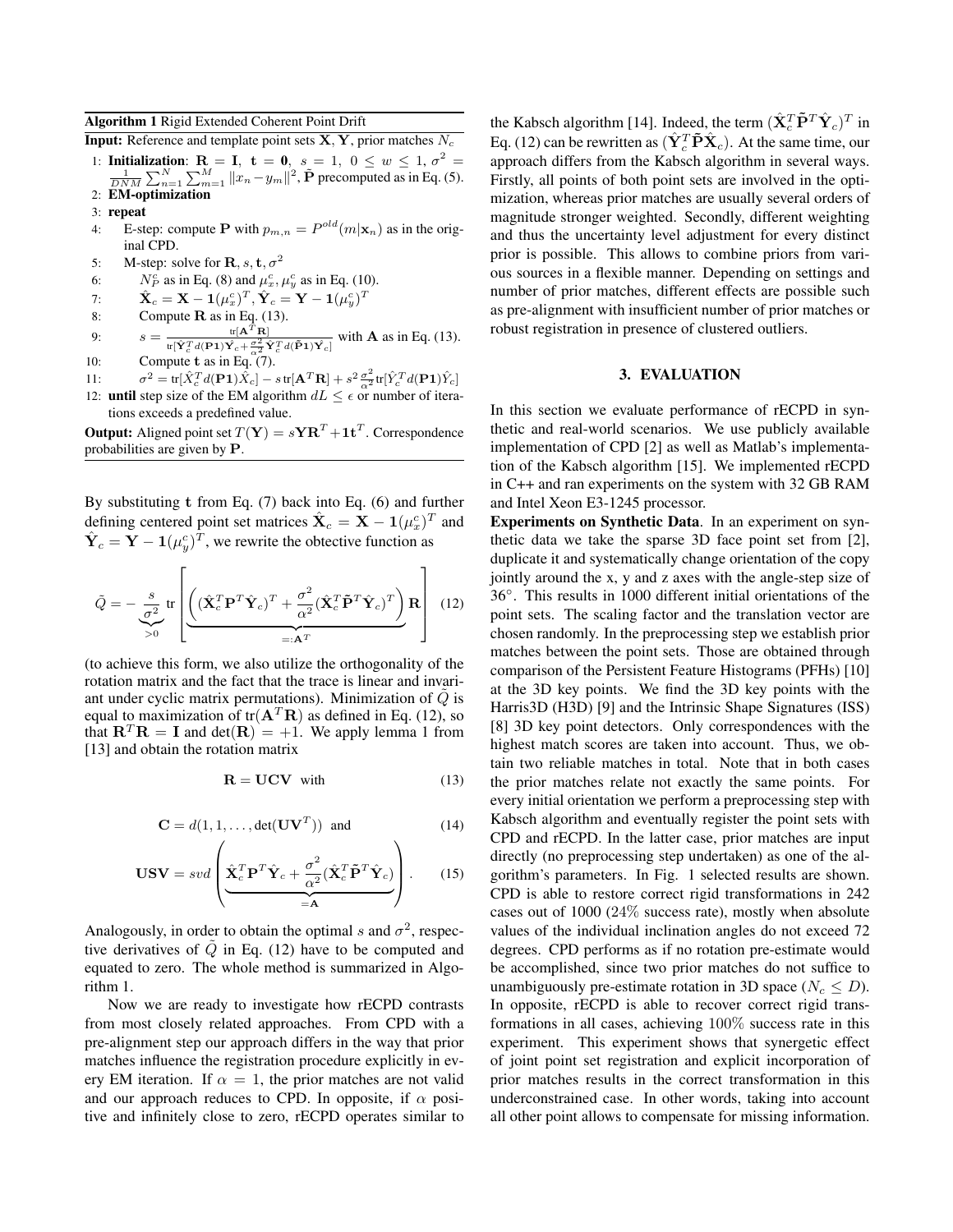

Fig. 2: Rigid registration of Lion data set. (a): inputs with prior matches shown on red; (b): registration results by CPD (left) and cloud-tocloud distance in Blue<Green<Yellow<Red scale (right), saturation point  $= 7.0$  distance units, (mean error; std. deviation) = (0.940; 0.902); (c): registration results by rECPD and cloud-to-cloud distance in Blue<Green<Yellow<Red scale (right), saturation point = 7.0 distance units, (mean error; std. deviation) =  $(0.483; 0.855)$ .

Thereafter, the above-stated experiment is repeated in different configurations, swapping reference and template point set and using only one prior match at a time. In 25% cases CPD was able to resolve rotation correctly. Interestingly, rECPC achieves 98% success rate with only one prior match. For the sake of completeness we repeat the experiment also with three prior matches, obtaining 100% success rate for both methods, as expected. In this experiment rECPD both with one and two matches — clearly outperforms the state-of-the art rigid registration algorithm CPD with the preprocessing step. The results also reveal that the performance of rECPD is equivalent to the performance of CPD with prealignment step if  $N_c = D$ . In this experiment point sets do not contain clustered outliers. Under real world conditions this prerequisite is not always fulfilled and further advantages of rECPD can be observed as shown below.

Experiments on Real Data. In the experiment on real data we evaluate out method on the scans form the Lion data set (Fig. 2, (a); reference is located on the right). Both point clouds represent the same object, namely the statue of a lion. The scans were reconstructed with the PMVS-2 algorithm [16] with different parameters. Therefore, they are noisy and contain areas with clustered outliers constituting 1.5% of points in the reference and 3% of points in the template point clouds. Totally the reference point cloud contains  $5 \cdot 10^5$ points and the template point cloud  $1.5 \cdot 10^5$  points.

We perform the preprocessing step to obtain prior matches that are used to pre-align the scans (in case of CPD) or as one of the input parameters (in case of rECPD). Correspondence establishment follows similar steps as in the experiment on synthetic data. The ISS key point detector is used and two correspondences with highest scores are taken. Eventually we register scans with CPD and rECPD. The running times amounted to 80 seconds and 72 seconds respectively. Results are shown in Fig. 2. Influence of clustered outliers is substantial and CPD fails to register the scans in the ROI correctly. In opposite, rECPD performs more accurately. Results are also reflected in the corresponding cloud-to-cloud comparisons (Fig. 2, (b), (c), right parts contain plots with root-mean-square errors). The measure reveals that rECPD, provided reliable prior matches, is more robust compared to CPD in presence of clustered outliers in this experiment.

## 4. CONCLUSIONS

To the best of our knowledge, the proposed method is the first allowing to embed prior matches into a rigid point set registration algorithm. On the one hand, our solution makes rigid point set registration convenient in cases with given prior matches, since no pre-alignment step is required. On the other hand, additional synergy from the explicit embedding emerges. Prior knowledge is sustained during the whole registration procedure and influences it in a favourable way. In scenarios with only one or two prior matches, rECPD clearly outperforms CPD with a pre-alignment step. In scenarios when scans contain clustered outliers, rECPD outperforms CPD with pre-alignment step in terms of cloud-to-cloud distance in ROI. Both statements are supported by the experiments on synthetic and real data. Future work aims at application of the proposed technique in medical scenarios.

#### 5. ACKNOWLEDGEMENTS

Development of rECPD was partially funded by the EU 7th Framework Programme project AlterEgo (600610) and by the BMBF project DYNAMICS (01IW15003).